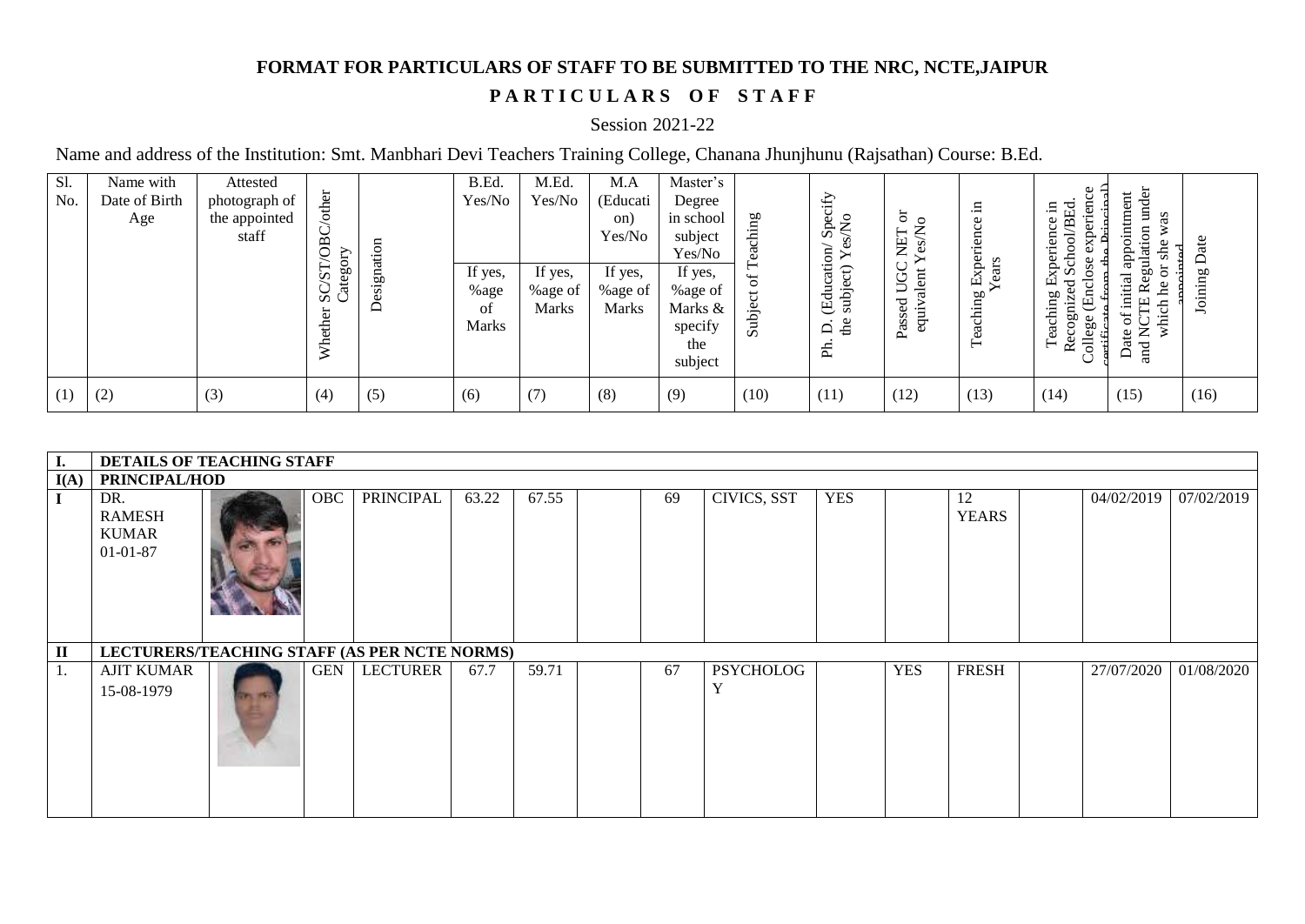| $\overline{2}$ . | <b>NAGENDRA</b><br><b>KUMAR</b><br>06-10-88                | OBC        | <b>LECTURER</b> | 63.8   | 59.14  | 59.63 | <b>HISTORY</b>   | <b>YES</b> | FRESH        | 27/07/2020 | 01/08/2020 |
|------------------|------------------------------------------------------------|------------|-----------------|--------|--------|-------|------------------|------------|--------------|------------|------------|
| 3.               | <b>AKRITI</b><br><b>OMAR</b><br>12-02-195                  | <b>GEN</b> | <b>LECTURER</b> | $\sim$ | $\sim$ | 67.9  | <b>FINE ART</b>  | <b>YES</b> | <b>FRESH</b> | 27/07/2020 | 01/08/2020 |
| 4.               | <b>MANOJ</b><br><b>KUMAR</b><br><b>SINGH</b><br>25-06-1984 | <b>GEN</b> | <b>LECTURER</b> | 66.8   | 66.14  | 62.1  | <b>GEORAPHY</b>  | <b>YES</b> | <b>FRESH</b> | 27/07/2020 | 01/08/2020 |
| 5.               | <b>VINOD</b><br><b>KUMAR</b><br><b>YADAV</b><br>01-09-1983 | OBC        | <b>LECTURER</b> | 67.5   | 67.2   | 62.58 | <b>COMMERCE</b>  | <b>YES</b> | <b>FRESH</b> | 27/07/2020 | 01/08/2020 |
| 6.               | <b>AJAY</b><br><b>KUMAR</b><br>02-11-1987                  | <b>GEN</b> | <b>LECTURER</b> | 66.3   | 58.57  | 57.72 | <b>ECONOMICS</b> | <b>YES</b> | <b>FRESH</b> | 27/07/2020 | 01/08/2020 |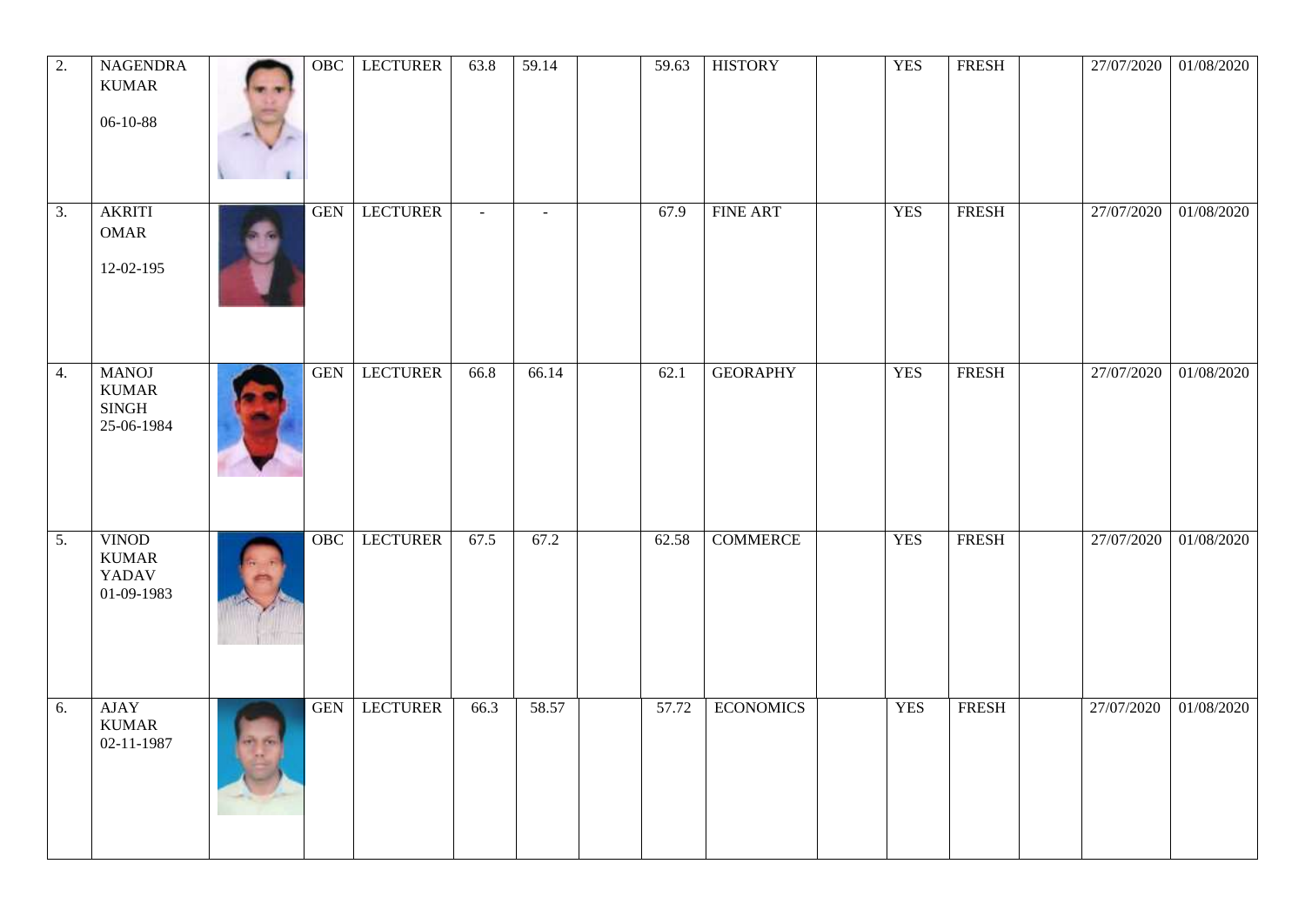| 7.  | <b>REKHA</b><br>02-07-1992                      | OBC        | <b>LECTURER</b> | 66.5   | 60.57  | 61.2  | <b>HINDI</b>   | <b>YES</b> | <b>FRESH</b> | 27/07/2020 | 01/08/2020 |
|-----|-------------------------------------------------|------------|-----------------|--------|--------|-------|----------------|------------|--------------|------------|------------|
| 8.  | <b>SANGEETA</b><br>05-09-1986                   | <b>GEN</b> | <b>LECTURER</b> | $\sim$ | $\sim$ | 67.58 | <b>MUSIC</b>   | <b>YES</b> | <b>FRESH</b> | 27/07/2020 | 01/08/2020 |
| 9.  | <b>RAMA NAND</b><br><b>PANDEY</b><br>14-11-1981 |            | <b>LECTURER</b> | 66.37  | 59.85  | 56.33 | <b>MATHS</b>   | <b>YES</b> | <b>FRESH</b> | 27/07/2020 | 01/08/2020 |
| 10. | <b>RAMESH</b><br><b>KUMAR</b><br>20-09-1986     | OBC        | <b>LECTURER</b> | 63.8   | 62.85  | 55.5  | <b>ENGLISH</b> | <b>YES</b> | <b>FRESH</b> | 27/07/2020 | 01/08/2020 |
| 11. | <b>NEELESH</b><br><b>KUMAR</b><br>01-01-1986    | OBC        | <b>LECTURER</b> | 59.5   | 64.71  | 62.25 | <b>BOTANY</b>  | <b>YES</b> | <b>FRESH</b> | 27/07/2020 | 01/08/2020 |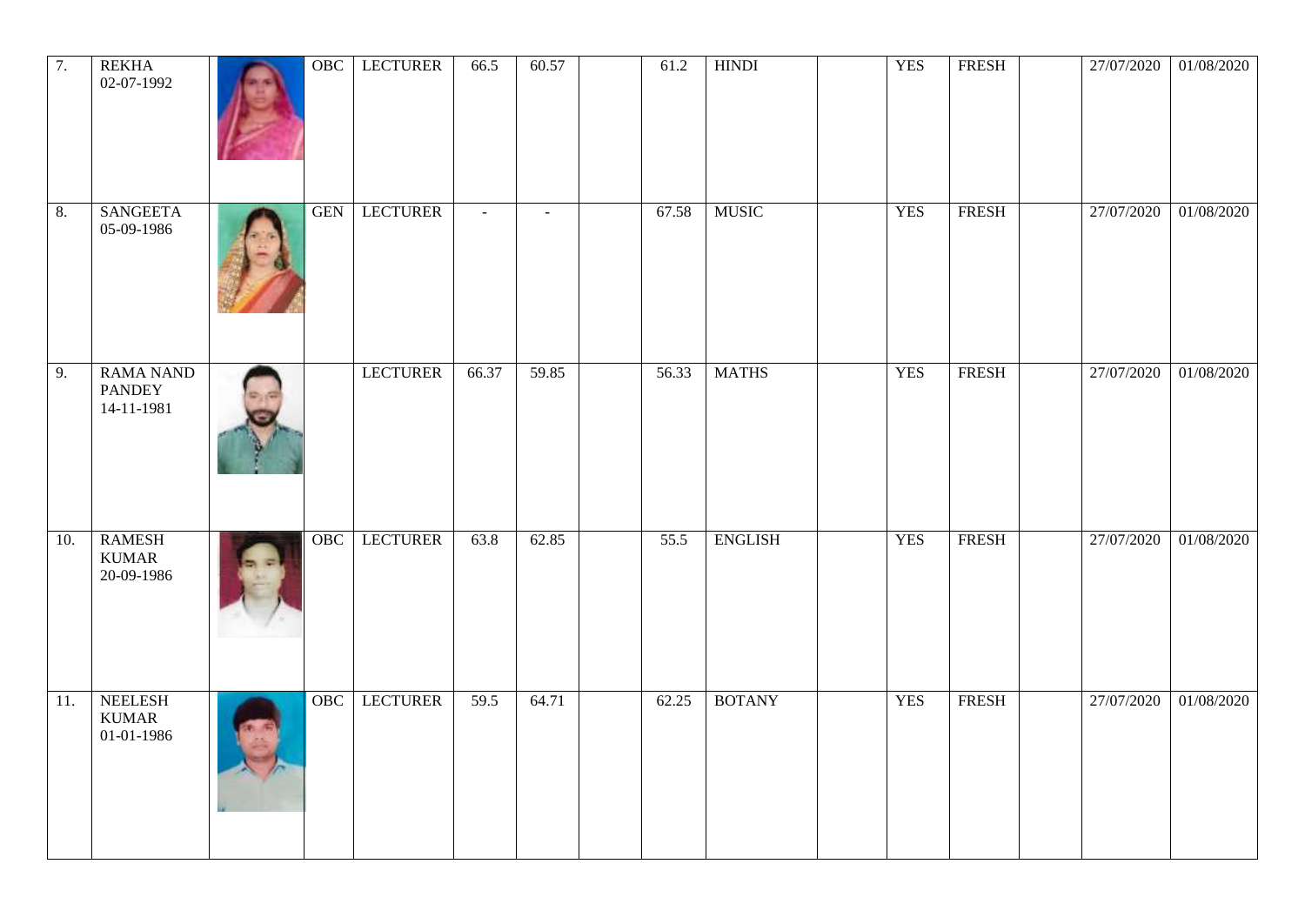| $\overline{12}$ . | <b>SUNIL</b><br><b>KUMAR</b><br>20-09-1990       | $\overline{OBC}$ | <b>LECTURER</b> | 67.6  | 59.28 | 55.91  | <b>MATHS</b>                        | <b>YES</b> | <b>FRESH</b> | 27/07/2020 | 01/08/2020 |
|-------------------|--------------------------------------------------|------------------|-----------------|-------|-------|--------|-------------------------------------|------------|--------------|------------|------------|
| 13.               | <b>SANTOSH</b><br><b>KUMAR</b><br><b>JAISWAL</b> | OKC              | <b>LECTURER</b> | 67.14 | 65.3  | $\sim$ | <b>PHYSICAL</b><br><b>EDUCATION</b> | <b>YES</b> | <b>FRESH</b> | 27/07/2020 | 01/08/2020 |
| 14.               | <b>NARENDRA</b><br><b>KUMAR</b><br>14-12-1985    | OBC              | <b>LECTURER</b> | 79.33 | 67.25 | 57.44  | <b>POLITCAL</b><br><b>SCIENCE</b>   |            | <b>FRESH</b> | 27/07/2020 | 01/08/2020 |
| 15.               | ANJU<br><b>KUMARI</b><br>15-06-1987              | OBC              | <b>LECTURER</b> | 73.11 | 77    | 58.61  | <b>CHEMISTRY</b>                    |            | <b>FRESH</b> | 27/07/2020 | 01/08/2020 |
| III               | PART TIME TEACHING STAFF (AS PER NCTE NORMS)     |                  |                 |       |       |        |                                     |            |              |            |            |
| 1.                |                                                  |                  |                 |       |       |        |                                     |            |              |            |            |
| $\overline{2}$ .  |                                                  |                  |                 |       |       |        |                                     |            |              |            |            |

The above appointment have been made on the basis of recommendations of the Selection Committee constituted as per the policy of the UGC/the affiliating University/Affiliating Body.